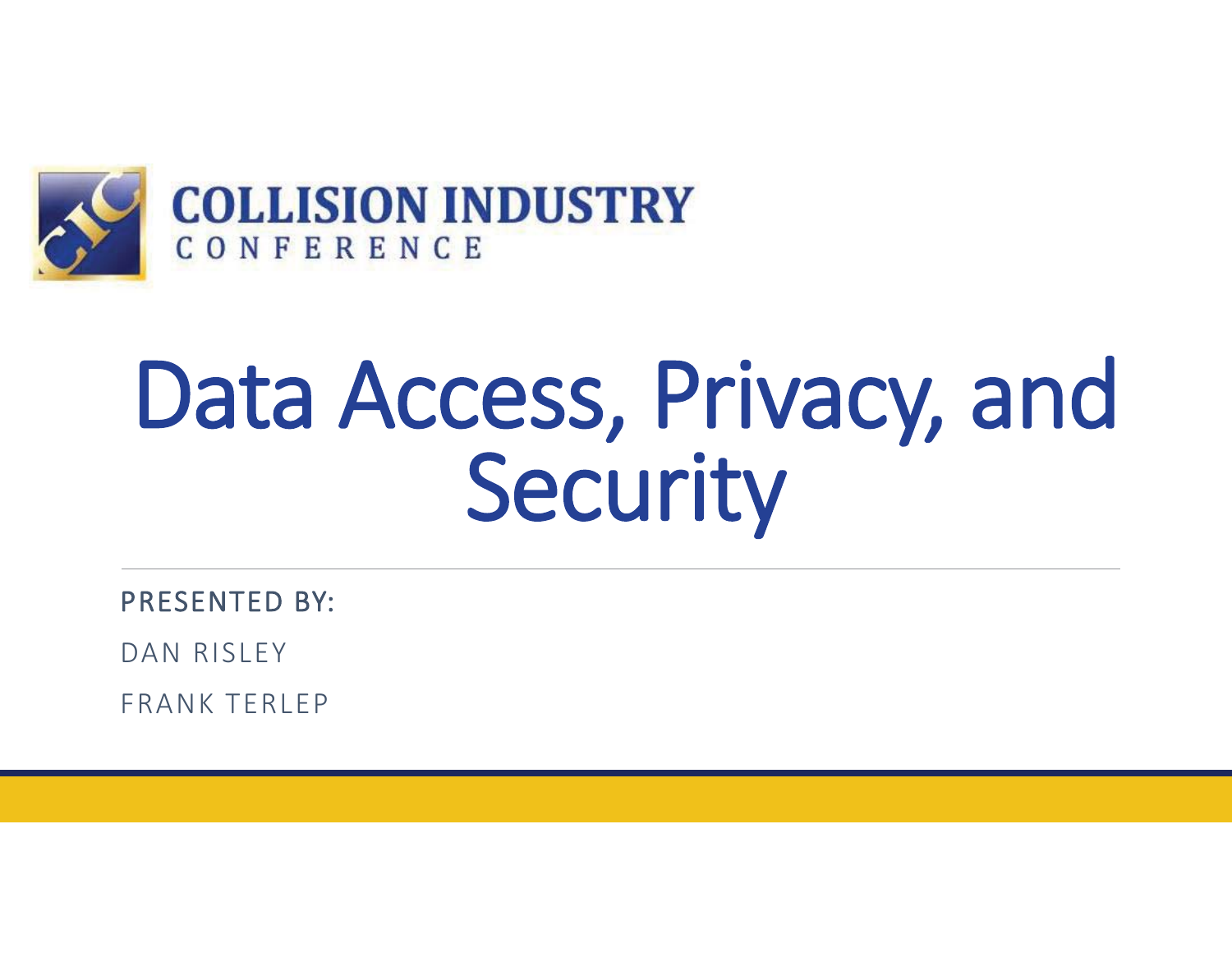# **Data Privacy & Security Committee**

**Mission:** To identify, present on and discuss topics surrounding data access, exchange and protection; and the ways in which these topics impact businesses operating within the collision repair industry.

#### **Committee Members:**

- Frank Terlep: Auto Techcelerators, LLC.
- Dan Risley: CCCIS
- Trent Tinsley: Entegral
- Aaron Schulenburg: SCRS
- Rick Palmer: **Computerlogic** Kelly Cooper: 1Collision

**Patrick McGuire: Law Offices of Patrick J. McGuire, P.C.** Jason Relyea: Transtar Trent Tinsley: **Entegral** Chris McKeehan: **Comsearch David Willett: Intrepid Direct** 

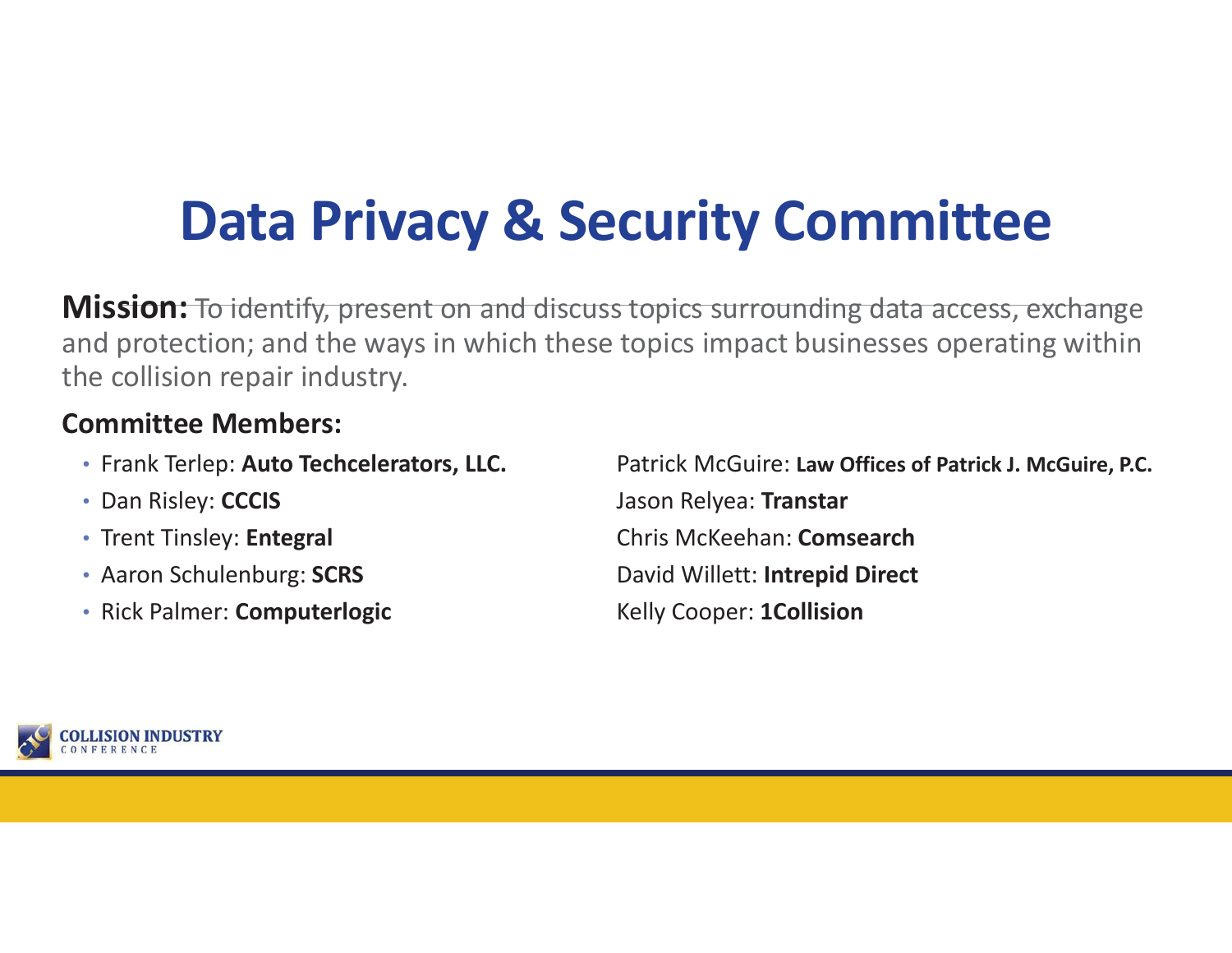#### **Our Agenda**

- **Company Positions:** Data Access, Security and "The Golden Rules"
- CCPA Review and Exemptions
- Other 2020 Privacy Laws
- Our Committee's 2020 Goals and Objective

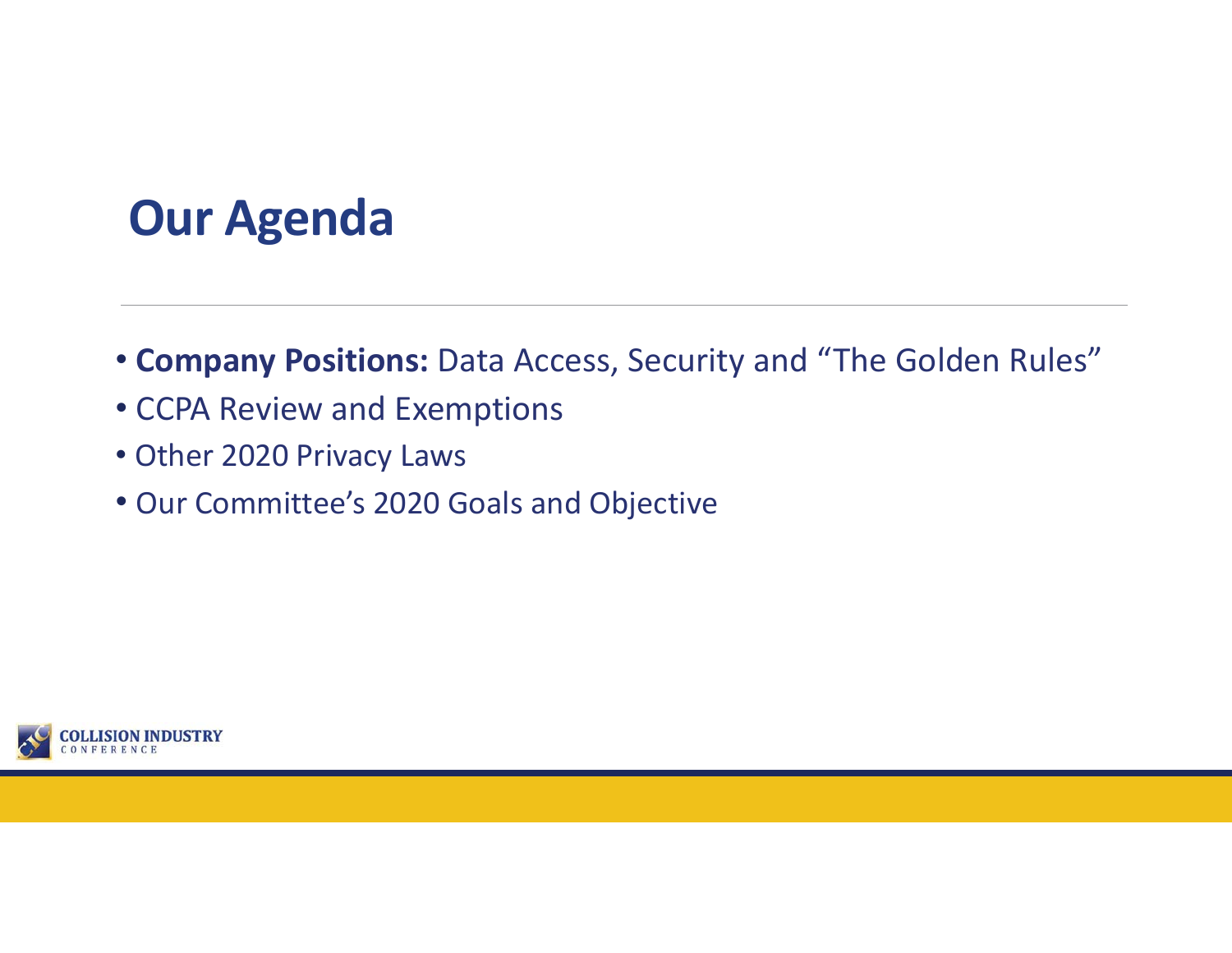#### **Company Positions:** *Data Access, Security and "Golden Rules"*





- •**April Meeting:** *Mitchell International*
- •*Waiting to hear back from Solera*

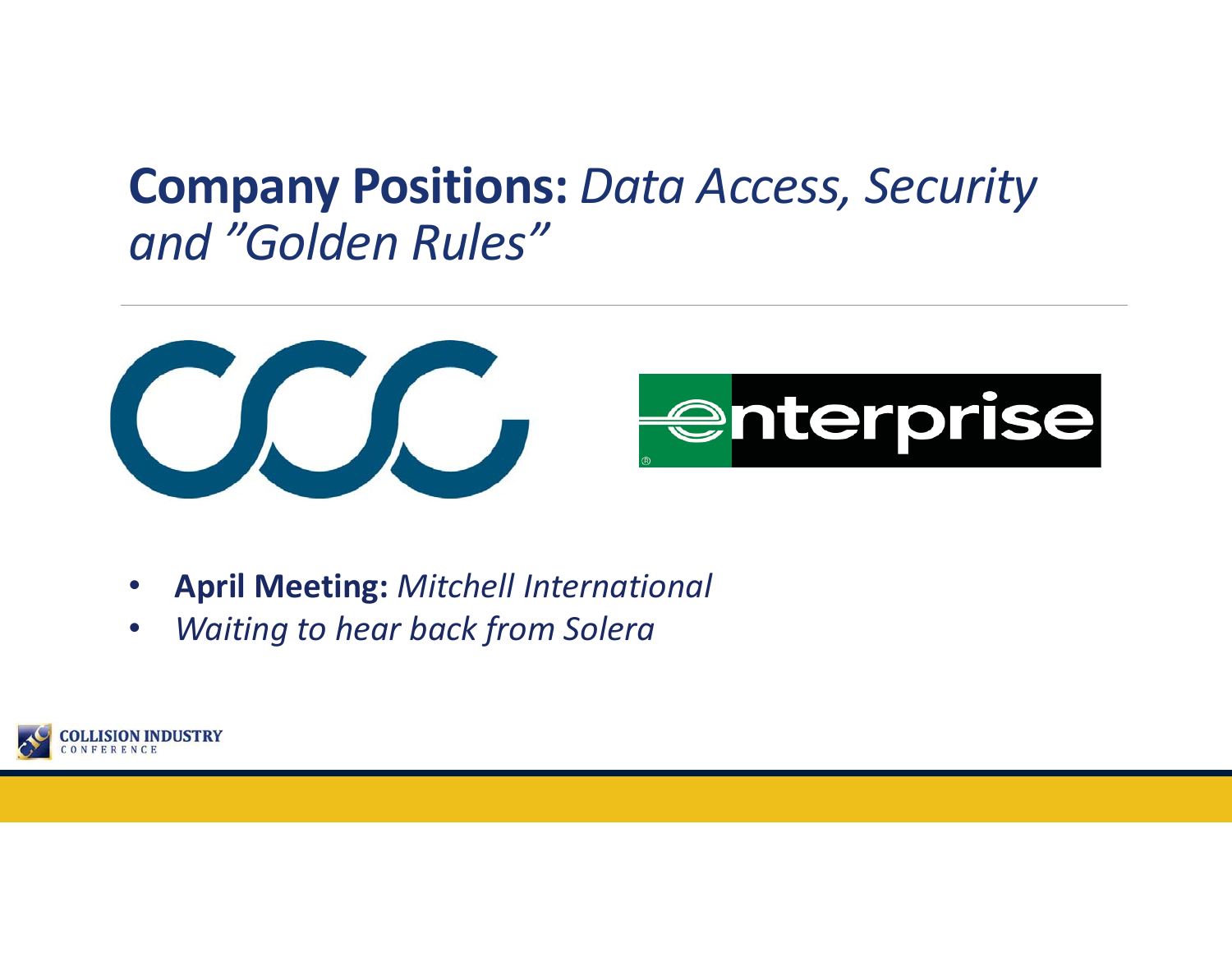#### **CCPA Review and Summary**

- The law applies to applies to businesses that collect information from California residents and meet at least one of the following thresholds:
	- (1) have over \$25 million in annual gross revenue;
	- (2) buy, receive, sell, or share for commercial purposes the personal information of 50,000 or more consumers, households, or devices; or
	- (3) derive 50 percent or more of their revenue from the sale of consumers' personal information.
- The law creates the broadest definition of "personal information" in the U.S.
	- The CCPA defines personal information as the "information that identifies, relates to, describes, is capable of being associated with, or could reasonably be linked, directly or indirectly, with a consumer or household."
- Enforcement to begin in July of 2020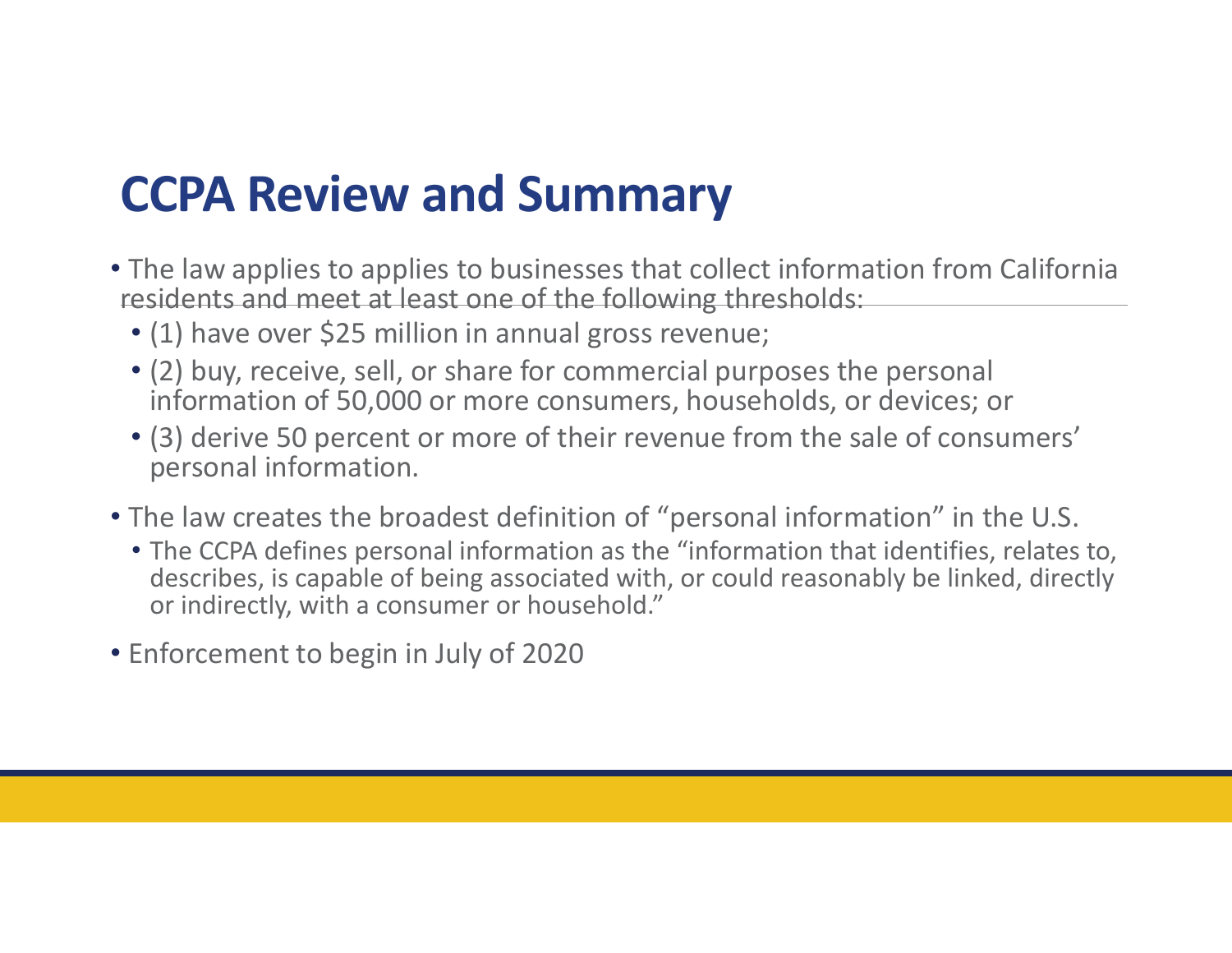#### **CCPA: Key Requirements**

- Business must disclose what personal information it collects and the what it is used for
- Consumer can request deletion of personal information that requires the business to delete information
- Consumer can request business disclose the categories of information that it collects and and the identity of third parties to which the information was sold or disclosed.

•

- Businesses must deliver data consumer requests free of charge
- Business must provide consumers the opportunity to control their information via a "Do Not Sell My Personal Information" link in their privacy policies and websites
- Expands the definition of personal information to include such things as IP addresses, device IDs, cookie IDS, and psychographic profiles based on customers' preferences, characteristics, behavior, interests and many other variables.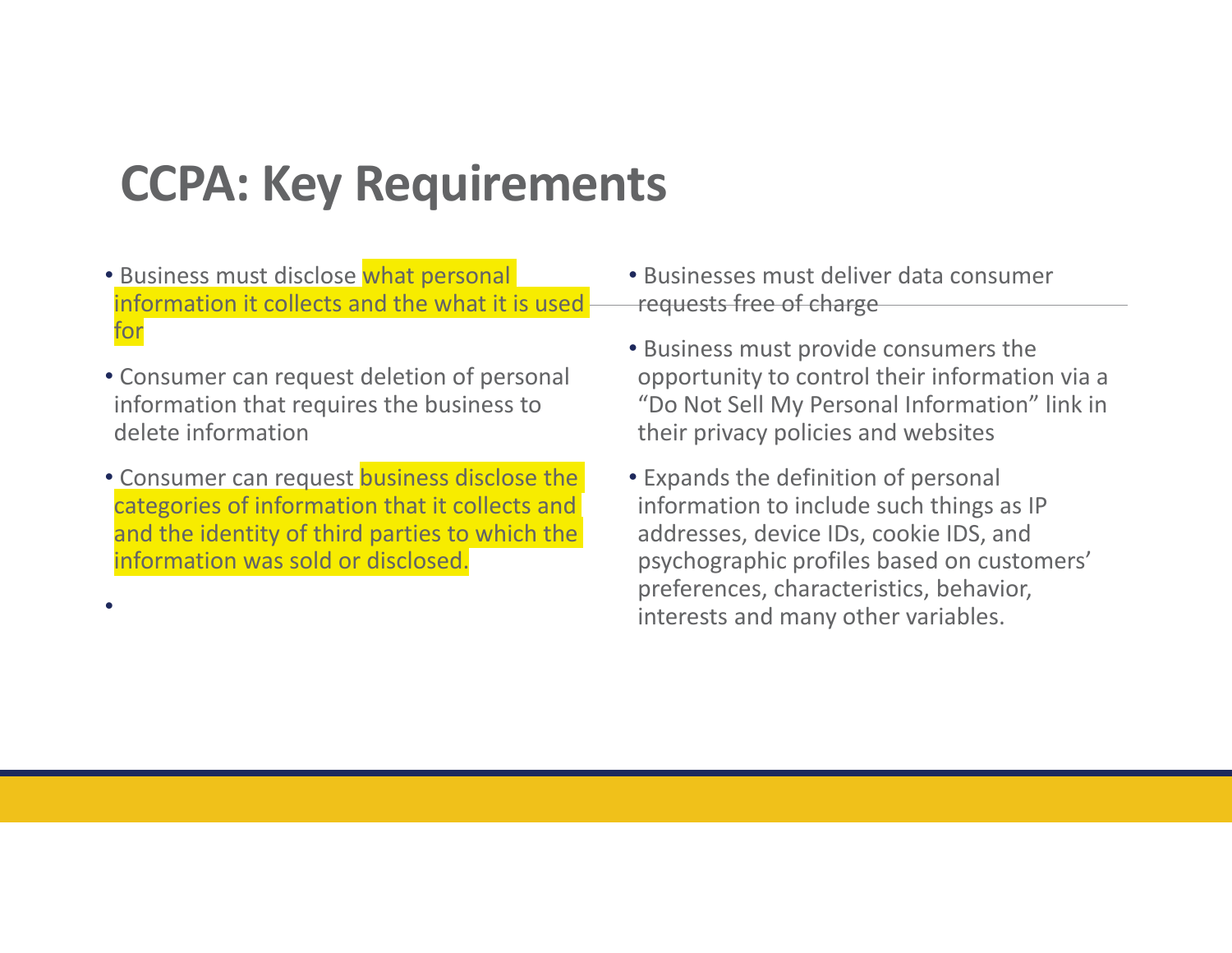### **CCPA Areas of Accountability**

| <b>Individual</b><br><b>Rights: Access</b>   | <b>Individual</b><br><b>Rights: Data</b><br><b>Portability</b> | Individual<br><b>Rights: Deletion</b> | <b>Disclosures</b>    |
|----------------------------------------------|----------------------------------------------------------------|---------------------------------------|-----------------------|
| Opt-Out (Sale<br>of Personal<br>Information) | Opt-In (Minors)                                                | Non-<br><b>Discrimination</b>         | Incentive<br>Programs |
| <b>Updating Data</b><br><b>Inventories</b>   | Updating<br><b>Privacy Policies</b>                            | <b>Transparency</b>                   | Training              |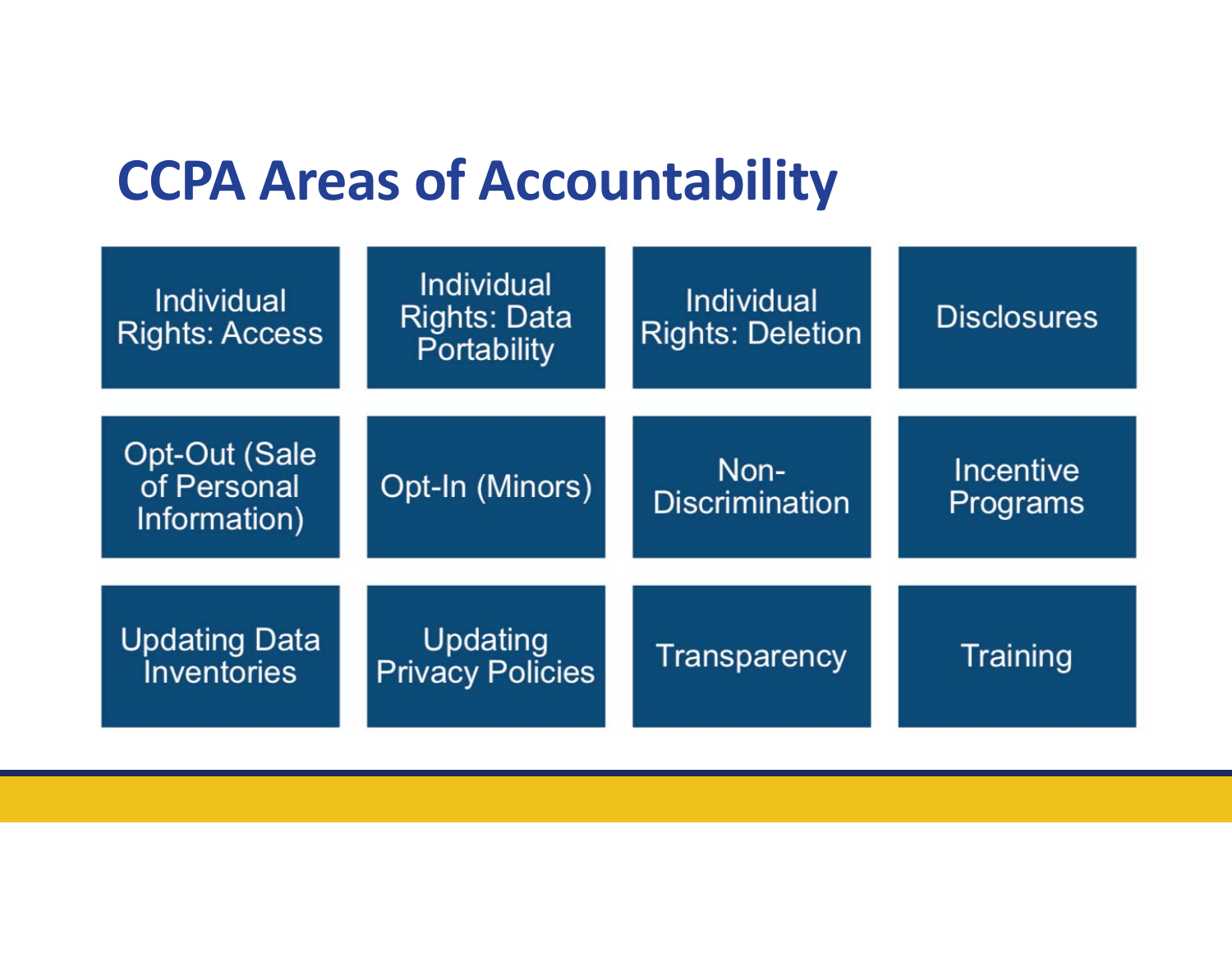### **CCPA: Auto Industry Exemptions**

- Personal information collected under the Driver's Privacy Protection Act of 1994
- Personal information collected, processed, shared and otherwise disclosed under the Gramm-Leach Bliley Act or the California Financial Information Privacy Act.
- **Assembly Bill 1146:** Businesses **DO NOT** have to comply with a consumer's request to delete personal information in the following scenarios:
	- If the information is necessary for a business to be able to fulfill the terms of a written warranty or product recall conducted in accordance with federal law;
	- If personal information collected by a business about job applicants and/or employees is used within the context of that role; and,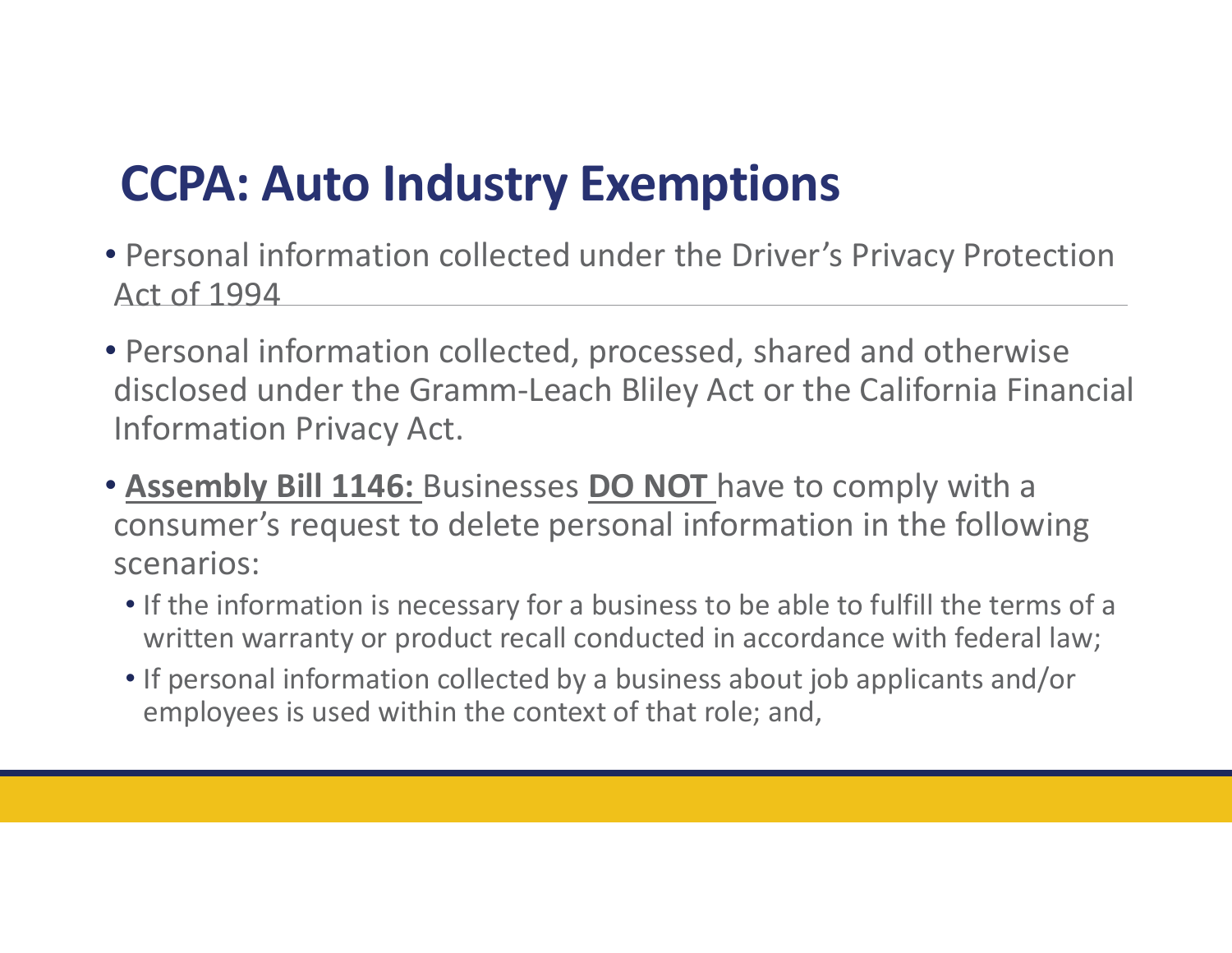### **CCPA: Auto Industry Exemptions**

- **Assembly Bill 1146 (Cont'd):** Businesses **DO NOT** have to comply with a consumer's request to delete personal information in the following scenarios:
	- If the information relates to emergency contact information collected for people in those roles or for the information necessary to administer benefits to a person related to an employee.
	- New car dealers **DO NOT** have to delete information that would be used to deal with a vehicle warranty or recall. Dealer **CANNOT** share, sell, or use that data for any other purpose.
	- CCPA does not apply to an "activity involving the collection, maintenance, disclosure, sale, communication, or use of any personal information bearing on a consumer's credit worthiness, credit standing, credit capacity, character, general reputation, personal characteristics, or mode of living by a consumer reporting agency…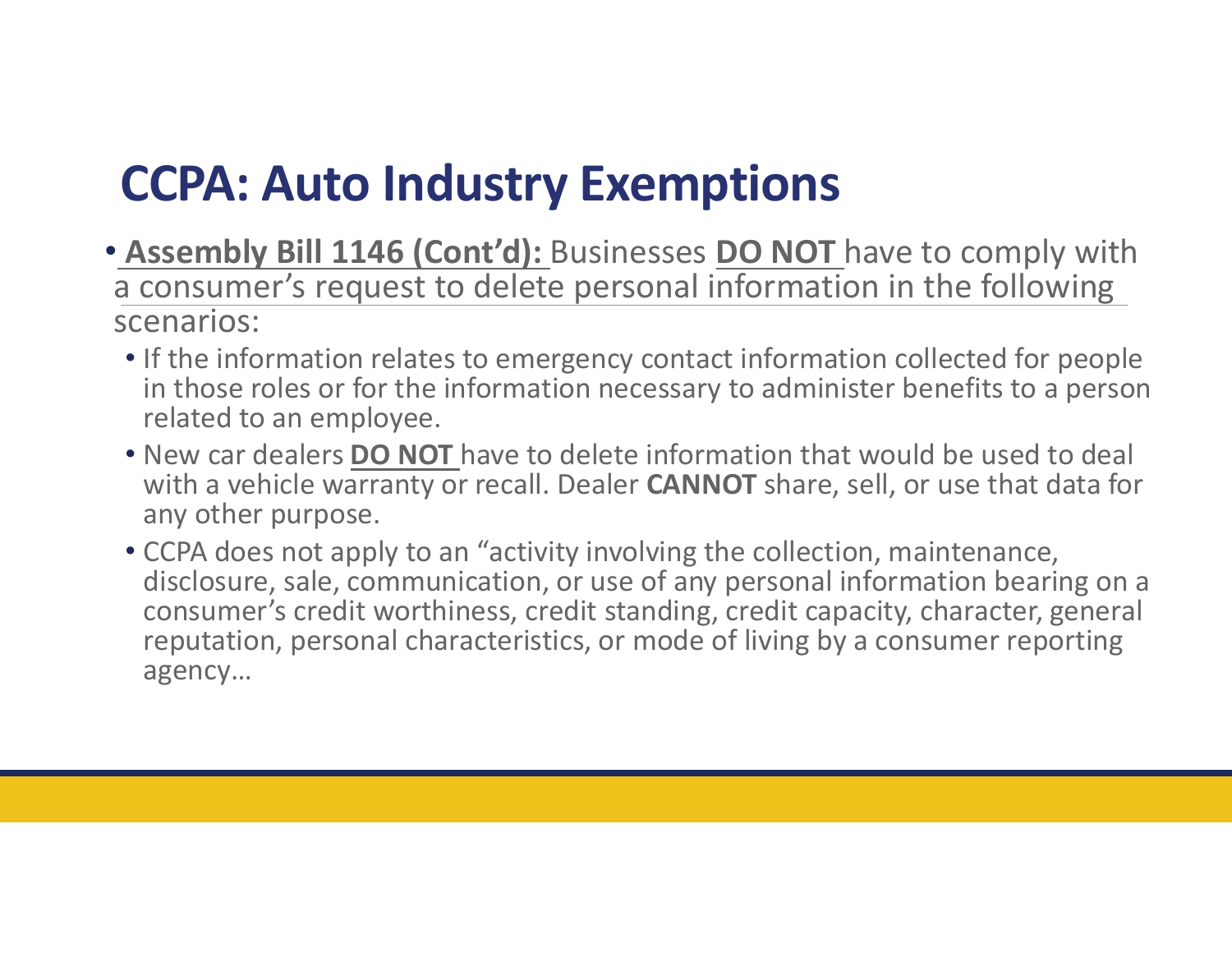### **CCPA: Other Exemptions**

#### • **Assembly Bill 1355:**

- Redefines term "personal information" to **EXCLUDE** deidentified and aggregate consumer information
- Creates a new, one-year (2021) exemption for certain business-to-business ("B2B") communications.
	- CCPA would not apply to "personal information reflecting a written or verbal communication or a transaction between the business and the consumer, where the consumer is a natural person who is acting as an employee, owner, director, officer, or contractor of a company, partnership, sole proprietorship, nonprofit, or government agency and whose communications or transaction with the business occur solely within the context of the business conducting due diligence regarding, or providing or receiving a product or service to or from such company, partnership, sole proprietorship, nonprofit or government agency,"

• **Assembly Bill 25:** AB-25 exempts businesses from complying with the CCPA regarding personal information about a natural person acting as a job applicant, contractor, director, medical staff member, employee, officer or owner if the information is used for (a) employment purposes; (b) having an emergency contact on file; or (c) administering benefits to the employee and their covered relatives.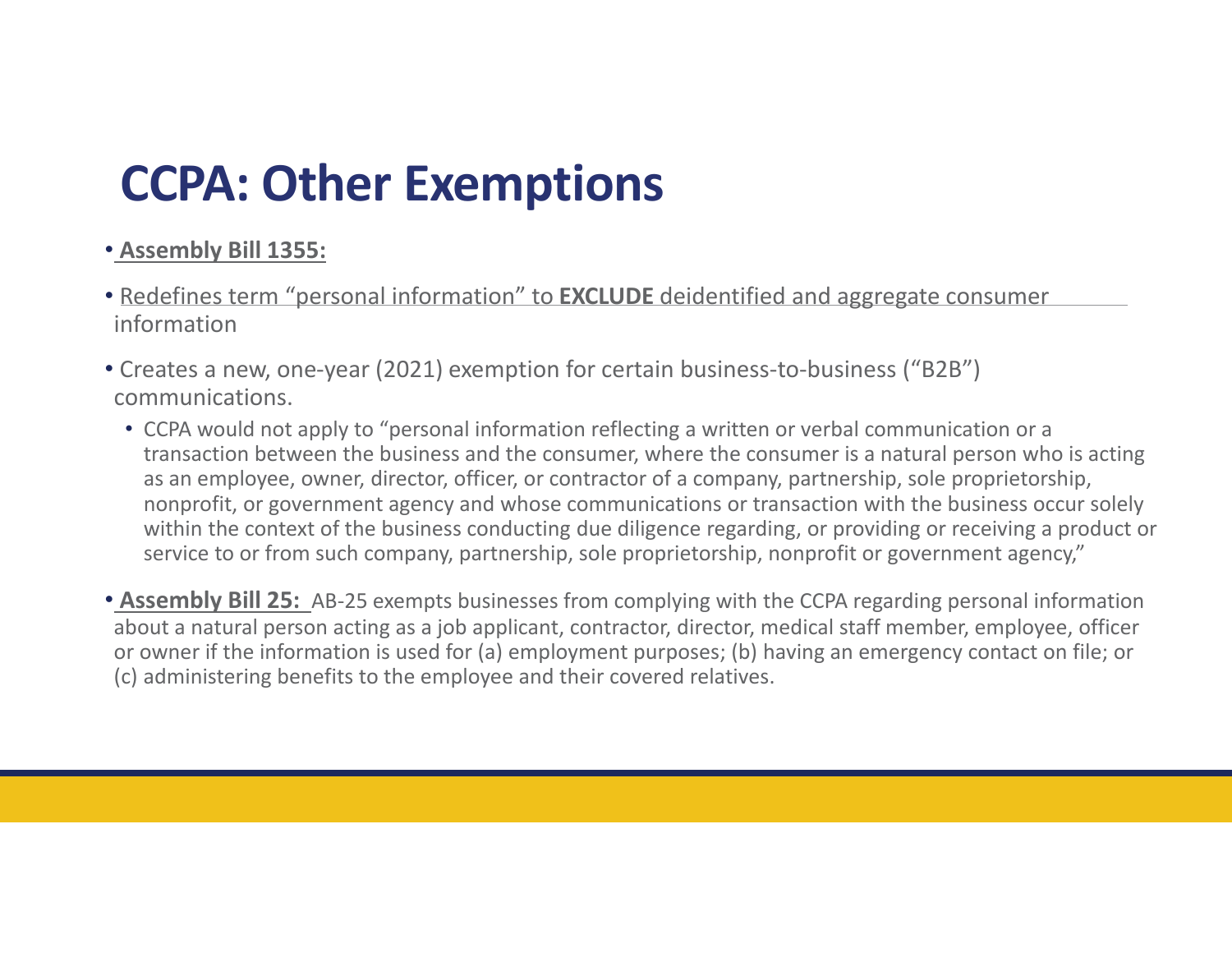#### **Other 2020 Data Privacy Laws**

- **Nevada SB 220:** Offers consumers an opt-out regarding the sale of their personal information, with some exceptions.
	- Similar to CCPA. Penalty up to \$5000 per violation
- **Maine (LD 946):** Maine's new Act to Protect the Privacy of Online Consumer Information prohibits ISPs from using, selling, or distributing consumer data without their consent. The Act will take effect July 1, 2020.
- **Illinois (SB 1624):** The Governor of Illinois is expected to sign an amendment to the Personal Information Protection Act, requiring businesses to notify the Attorney General of breaches involving at least 500 Illinois residents. This new data privacy law will also permit the Attorney General to publicize information about security breaches.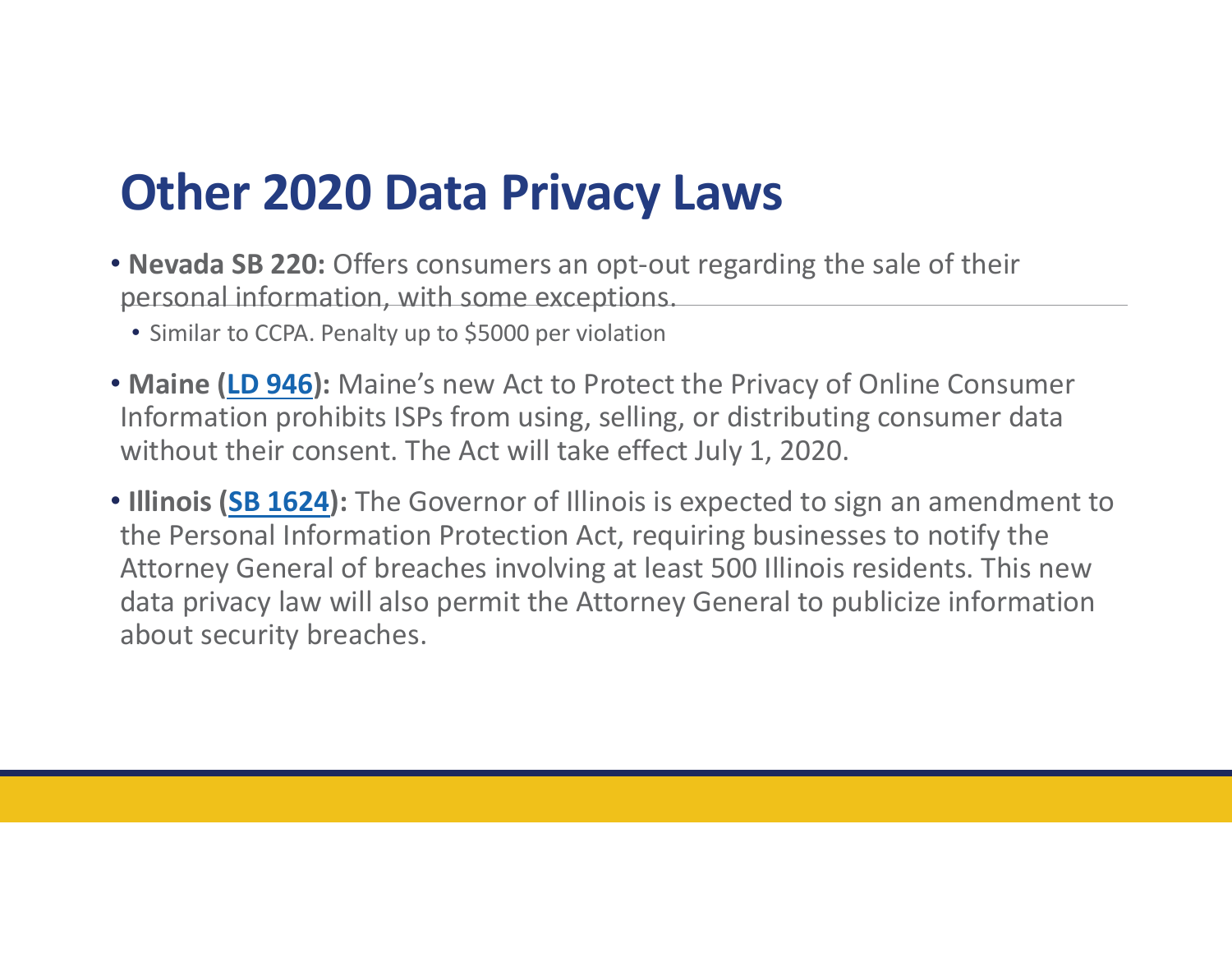#### **Other 2020 Data Privacy Laws**

- **New York (SB5575B):** New York has expanded the scope of protection under their data privacy law (SHIELD), establishing standards for businesses to protect consumer information. The law goes into effect March 21, 2020.
- **Oregon (SB 684):** Effective January 1, 2020, the Oregon Consumer Information Protection Act will expand some data breach notification rules to include vendors.
- **Texas (HB 4390):** Texas' new data privacy law will be effective starting January 1, 2020. It establishes notification timeline requirements for breach notifications and also establishes a Texas Privacy Protection Advisory Council.
- **Washington (HB 1071):** Starting March 1, 2020, the definition of "personal information" is expanded in Washington, and businesses must send breach notifications.